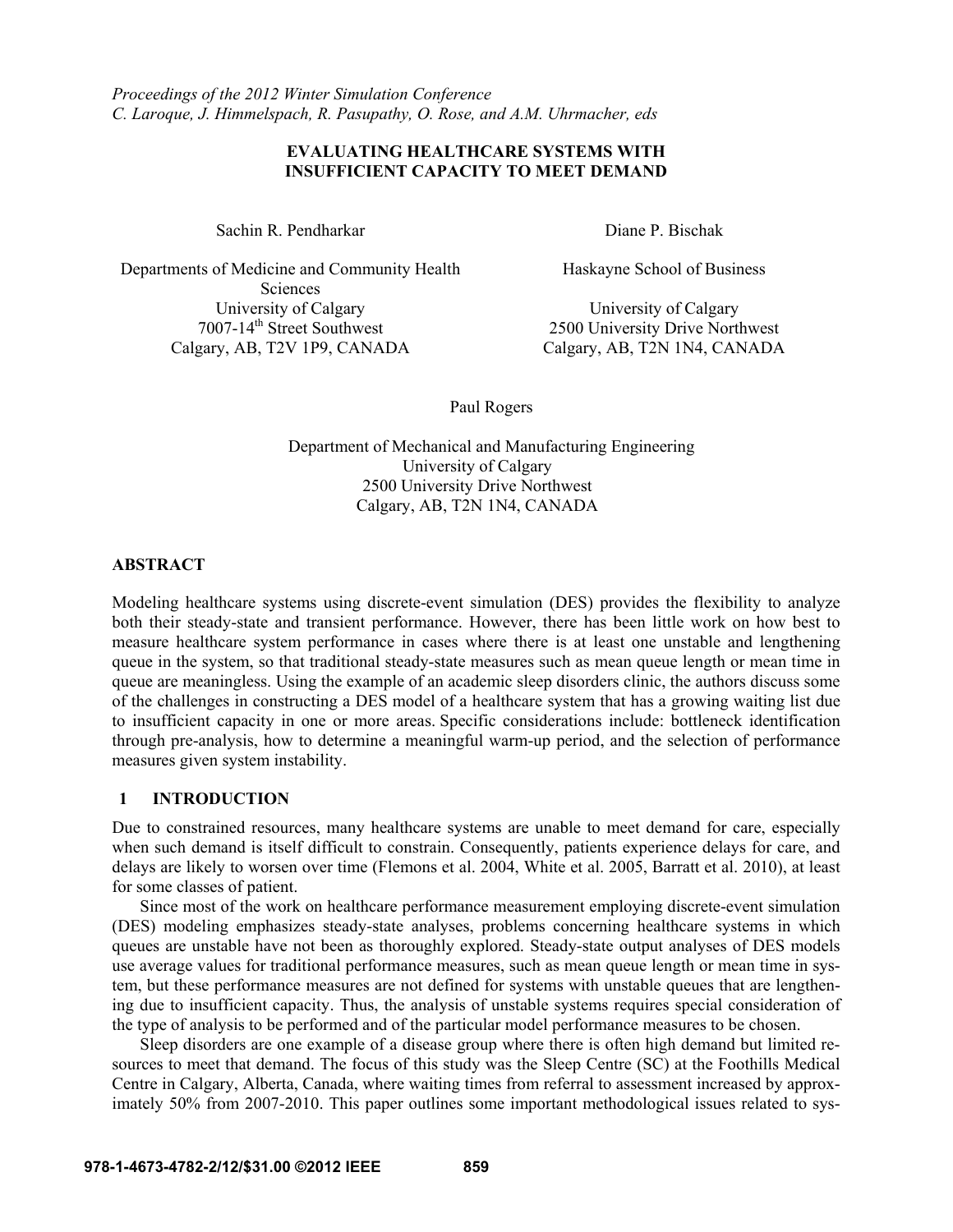tem instability that arose during a larger DES study of the SC (Pendharkar 2011). The main contribution of this paper is to highlight these issues and to describe the necessary departure from steady-state analysis that was required in the assessment of model performance.

This paper is organized as follows: Section 2 presents a review of the application of DES to problems in healthcare systems, as well as a discussion of approaches to the analysis of systems with insufficient capacity using DES; Section 3 provides an overview of the general management of sleep disorders and a description of the SC, including the confirmation that it was an unstable system; Sections 4 and 5 describe the model and the specific considerations for performance analysis; Section 6 outlines some key results from the DES model; and Section 7 provides some conclusions and directions for future work on unstable systems.

### **2 LITERATURE REVIEW**

There have been many applications of DES to healthcare systems, including a considerable number with appointment scheduling problems as a prime focus. Through simulation, Vasilakis et al. (2007) demonstrated a reduction in waiting time from referral to initial assessment in a surgical clinic by using a pooled appointment scheduling system rather than scheduling by individual surgeon. In an outpatient primary care clinic, Klassen and Rohleder showed that by scheduling patients whose expected appointment duration was likely to have the least variation at the beginning of a clinic, the amount of time spent waiting by patients and physicians could be reduced (Klassen and Rohleder 1996). The same authors found that clinic scheduling for single-day and multi-day appointment booking systems resulted in similar scheduling rules to minimize patient waiting times and physician idle time (Klassen and Rohleder 2004).

Resource allocation in healthcare systems has also been explored via simulation. In their DES analysis of the British Columbia Cancer Agency Ambulatory Care Unit, Santibáñez and colleagues showed that flexible allocation of rooms to different oncologic specialty clinics, rather than a 'pod-based' allocation system, could result in a 25% decrease in room requirements for a given patient volume as well as a 70% reduction in waiting times (Santibáñez et al. 2009). Rohleder and colleagues demonstrated that compared to the current system of 25 clinical laboratory service centers in the Calgary Health Region, redistributing available resources across 12 service centers would reduce mean waiting times by approximately 50 minutes – including a 98% reduction in the number of patrons experiencing prolonged waits – due to matching of pooled resource capacity and patient demand (Rohleder et al. 2007).

Much of the previous work using DES has focused on single clinics with fairly uniform patient populations. Elkhuizen and colleagues sought to generalize the modeling process by applying a DES model produced for a neurology clinic to gynecology and preoperative clinics in the same hospital (Elkhuizen et al. 2007, Edward et al. 2008). However, Elkhuizen merely applied the same model to another uniform patient population, rather than simultaneously addressing a variety of patient types. Additionally, the only performance measure studied was access for new patient consultations, without consideration of followup assessments or other operational aspects of the clinics. In contrast, Santibáñez and colleagues built an outpatient DES model that incorporated various oncologic specialties with different resource requirements and appointment lengths (Santibáñez et al. 2009).

While the literature abounds with papers employing DES to make important contributions to the understanding of healthcare system operations, there are no published studies of outpatient care that incorporate diagnostic testing and clinical care pathways. An example of a system requiring integrated services is the care of patients with sleep disorders. Current challenges in the field of sleep medicine include long waiting times for diagnostic testing and specialist assessment. Flemons and colleagues described deficiencies in resources for the care of patients with obstructive sleep apnea (OSA) in a number of countries, highlighting the long waiting times that resulted (Flemons et al. 2004). One solution that has been accepted in many jurisdictions is the use of ambulatory testing with portable monitors (PM) rather than laboratory-based diagnosis of OSA. Diagnosis using PM has been found to be comparable to in-laboratory testing for the diagnosis of OSA (Whitelaw et al. 2005) and demonstrated similar clinical outcomes when used in clinical pathways for the management of patients with OSA (Mulgrew et al. 2007). For uncompli-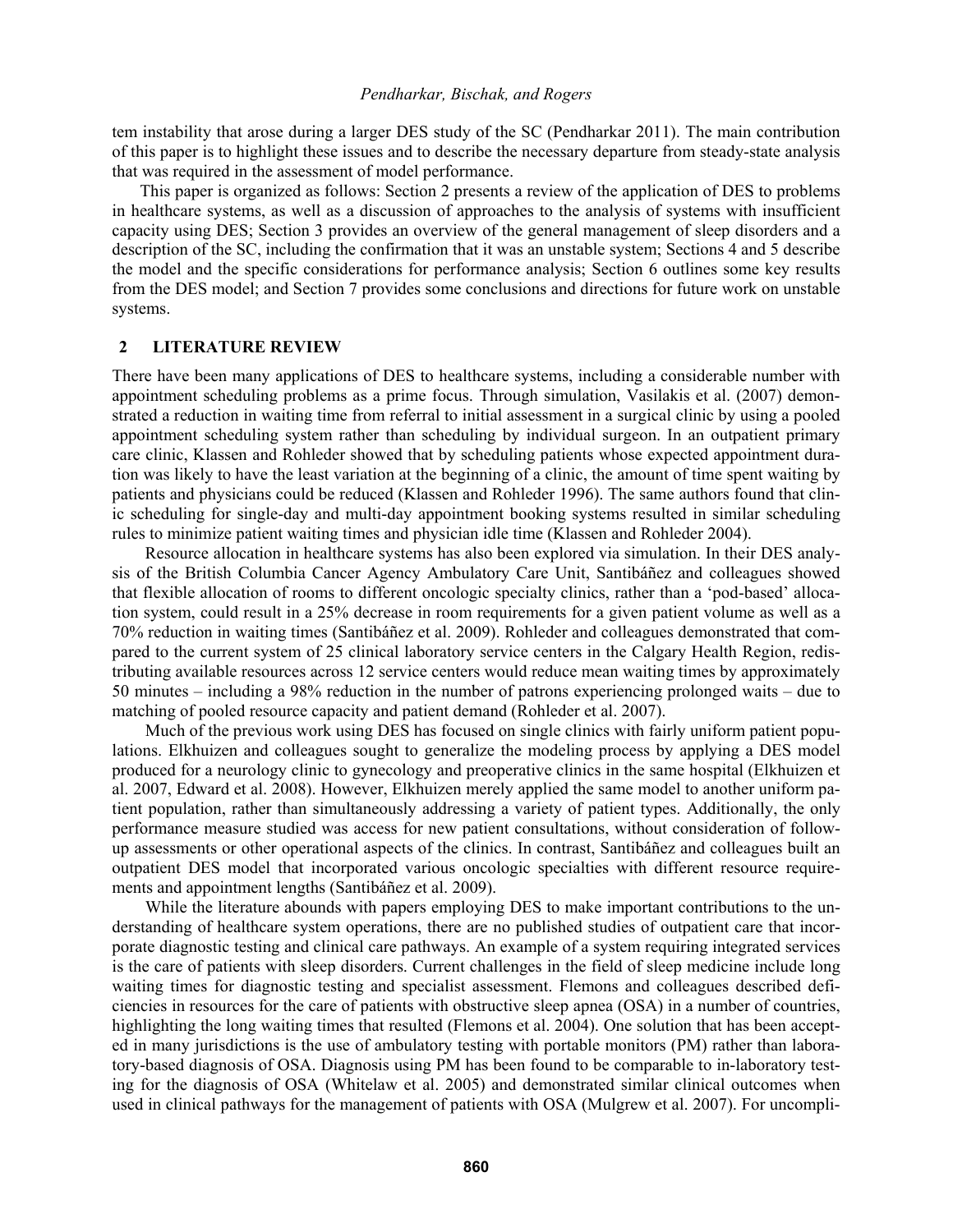cated OSA, Antic and colleagues reported that clinical care by specialist nurses could result in similar clinical outcomes as specialist physician assessment (Antic et al. 2009), with a possible reduction in cost.

The literature examining alternative pathways for sleep care has thus far emphasized clinical rather than operational performance measures, and has focused on OSA rather than the full spectrum of sleep disorders seen at most sleep centers. More recently, operational analysis was used to facilitate the amalgamation of two sleep centers in Manitoba (Hathout et al. 2011). This system redesign resulted in access improvements for Manitobans with sleep disorders. However, this project involved the simultaneous implementation of multiple system changes, making it difficult for the effects of any one improvement strategy to be ascertained. Thus, while new efforts are being made to understand the operational aspects of sleep medicine, there is still a lack of generalizable research in this area.

Unlike the physical queues in manufacturing systems that necessarily create an upper bound on the number of waiting items due to lack of space, waitlists in healthcare systems are virtual queues that can grow indefinitely long. Hence, it may be that healthcare systems with insufficient capacity will become more prevalent as the demands placed on them increase in the future. Systems with insufficient capacity have attracted some attention in non-healthcare settings, but have mostly explored the identification of stability conditions that must hold so as to avoid designing unstable systems, rather than the important questions of how to analyze the performance of an existing unstable system and how to analyze the output of a simulation of such a system. As Schmeiser ( 2004) pointed out, there is actually no method to determine whether a simulation performance measure, such as an average queue length, is finite, and it is very difficult to distinguish a system that is in the initial transient phase from one in which queues are growing without bound. Wieland et al. (2003) discussed the difficulty of correctly classifying a queueing network as stable or unstable; they presented a stability-checking algorithm but then stated that their algorithm performed poorly when judged on the basis of their own criteria.

Nazzal et al. (2008) developed analytic stability conditions for the design of a conveyor-based automatic material handling system and used DES to validate them, but for unstable configurations the only validation possible was to observe growing queues. Brandão and Porta Nova (2003) discussed the absence of literature on the output analysis of non-stationary DES, and found that ARIMA (*p*, *d*, *q*) models could be effective as meta-models of the differentiated time series of average sojourn times and average queue lengths in unstable M/M/1 and M/M/2 queuing simulations. Kaczynski et al. (2012) developed computer code to calculate measures of performance for the transient M/M/*s* queue under conditions of stability or instability. The measures of performance included the probability distribution of the number of customers an arrival sees and the sojourn time distribution for a given customer in queue when *k*≥0 customers are in the system initially. However, such results do not yet exist for more complex systems for which simulation is the only practical approach to performance analysis. Below, we provide evidence on the instability of the SC healthcare system and develop appropriate performance measures for the simulation of the system, given that it is unstable.

### **3 SYSTEM DESCRIPTION**

## **3.1 Overview of the Management of Sleep Disorders**

Sleep disorders are highly prevalent; population estimates for the two most common sleep disorders, insomnia and obstructive sleep apnea syndrome, are as high as 10% and 4%, respectively (Young et al. 1993, Morin et al. 2006). While primary care physicians often diagnose and manage patients with sleep disorders, referral for assessment by a sleep specialist physician or for advanced sleep diagnostic testing is common. Sleep specialist physicians typically come from various medical subspecialties but usually have advanced training in sleep medicine.

Sleep disorders are broadly classified as respiratory or non-respiratory. Respiratory sleep disorders are diagnosed using either in-laboratory polysomnography (PSG) or portable monitoring of breathing during sleep (PM). The clinical management of patients with respiratory sleep disorders is generally performed by sleep specialist physicians, with more complicated patients being managed by those with spe-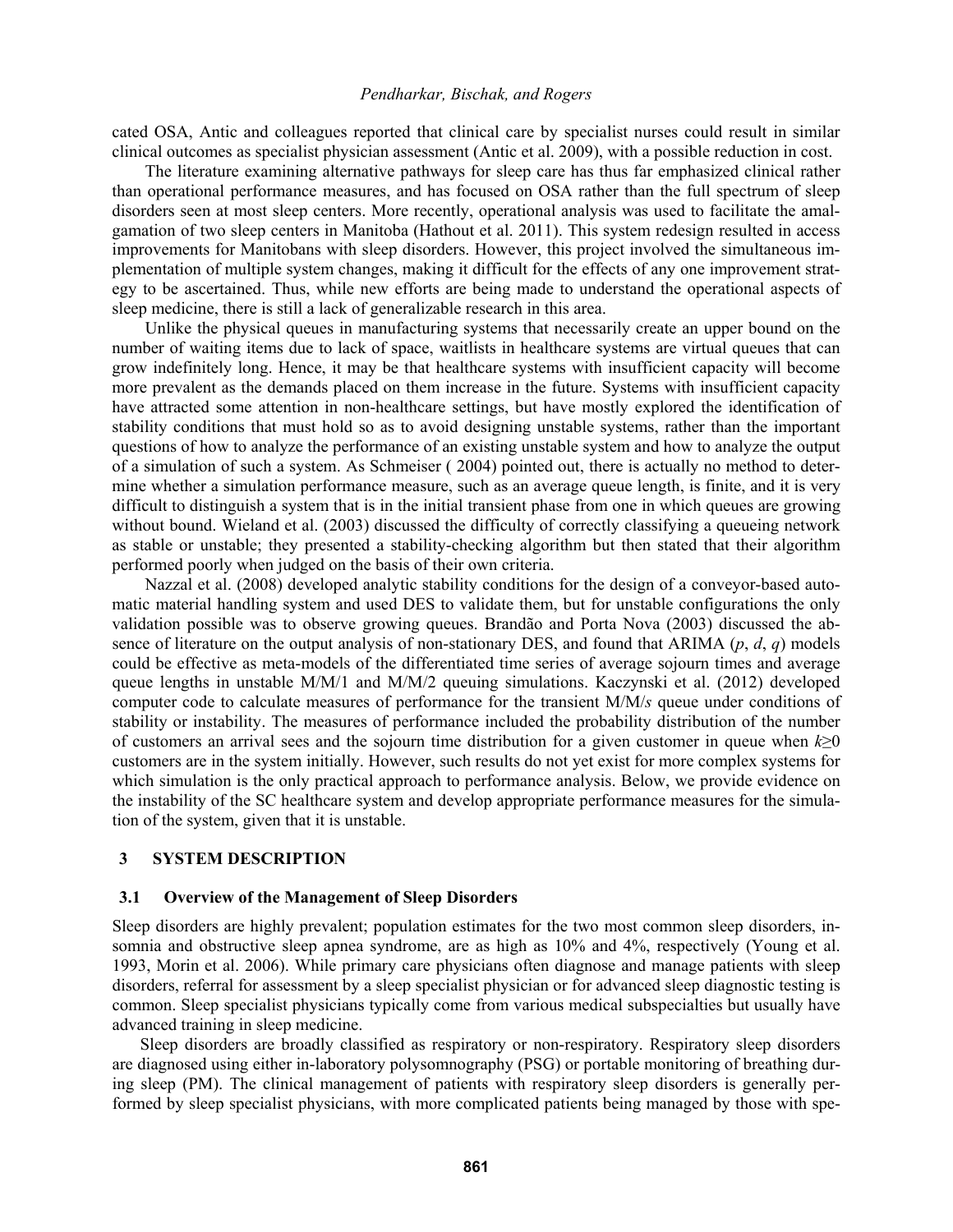cific training in respiratory sleep medicine. Respiratory sleep disorders are often treated with positive airway pressure (PAP) therapy. Some patients with more complex respiratory sleep disorders are also treated with oxygen therapy.

Non-respiratory sleep disorders are frequently managed by primary care physicians, but assessment by a sleep specialist physician may be indicated for disease that does not respond well to treatment, or in patients with more complex medical problems. Treatments for non-respiratory sleep disorders include psychological and cognitive behavioral therapy for insomnia, and pharmacologic agents for other nonrespiratory sleep disorders.

# **3.2 Foothills Medical Centre Sleep Centre**

The SC is a publicly-funded academic sleep centre in Calgary, Alberta. Approximately 2500 referrals are received annually, and over 5000 patient visits occur each year. Diagnostic services include over 1000 PSG tests and almost 2000 portable monitoring tests.

Diagnostic testing occurs on five nights per week, resulting in a weekly capacity of 20 PSG and 50 PM tests. Clinical services are provided by six respiratory physicians, one neurologist, two general internists and one general practitioner. Each physician holds one or two clinics per week, which do not occur when the physician has on-call responsibilities or vacation scheduled. Alternate care providers (ACP) include a psychologist for patients with insomnia and respiratory therapists (RT) for patients receiving PAP therapy for a respiratory sleep disorder. These alternate care providers commonly assess patients who are referred by other practitioners at the SC, although they may assess newly referred patients who meet very specific referral criteria allowing them to bypass a physician assessment.

An overview of patient flow through the SC is provided in Figure 1. All patients arrive to the SC by referral from another physician and are processed through a two-step central intake and triage system. New referrals are prioritized as urgent, semi-urgent or non-urgent based on the severity of daytime sleepiness, co-morbidities, previous sleep testing and occupation. Referrals are first assigned an urgency rating through the "Primary Triage" process, which uses only the information provided in the referral. Patients who are classified as "Primary Urgent" based on the primary triage process are scheduled for physician assessment with highest priority and do not undergo any testing in advance of this appointment. All remaining referred patients are sent a questionnaire that is used to determine triage priority through a "Secondary Triage" process. All patients processed through the "Secondary Triage" process who have not had PM testing prior to referral undergo PM testing before the initial clinician visit occurs. There is one appointment slot with a respiratory physician each week that is reserved for an urgent patient; this slot can be used by a "Primary Urgent" patient or by a patient who is classified as urgent through the "Secondary Triage" process, but is not available to be used by semi-urgent or non-urgent patients. The allocation of patients to a particular physician is based on the suspected diagnosis (patient type) and the physician's expertise. For some suspected diagnoses, more than one physician has the necessary expertise; for these situations, the patient is assigned to the next available of these physicians.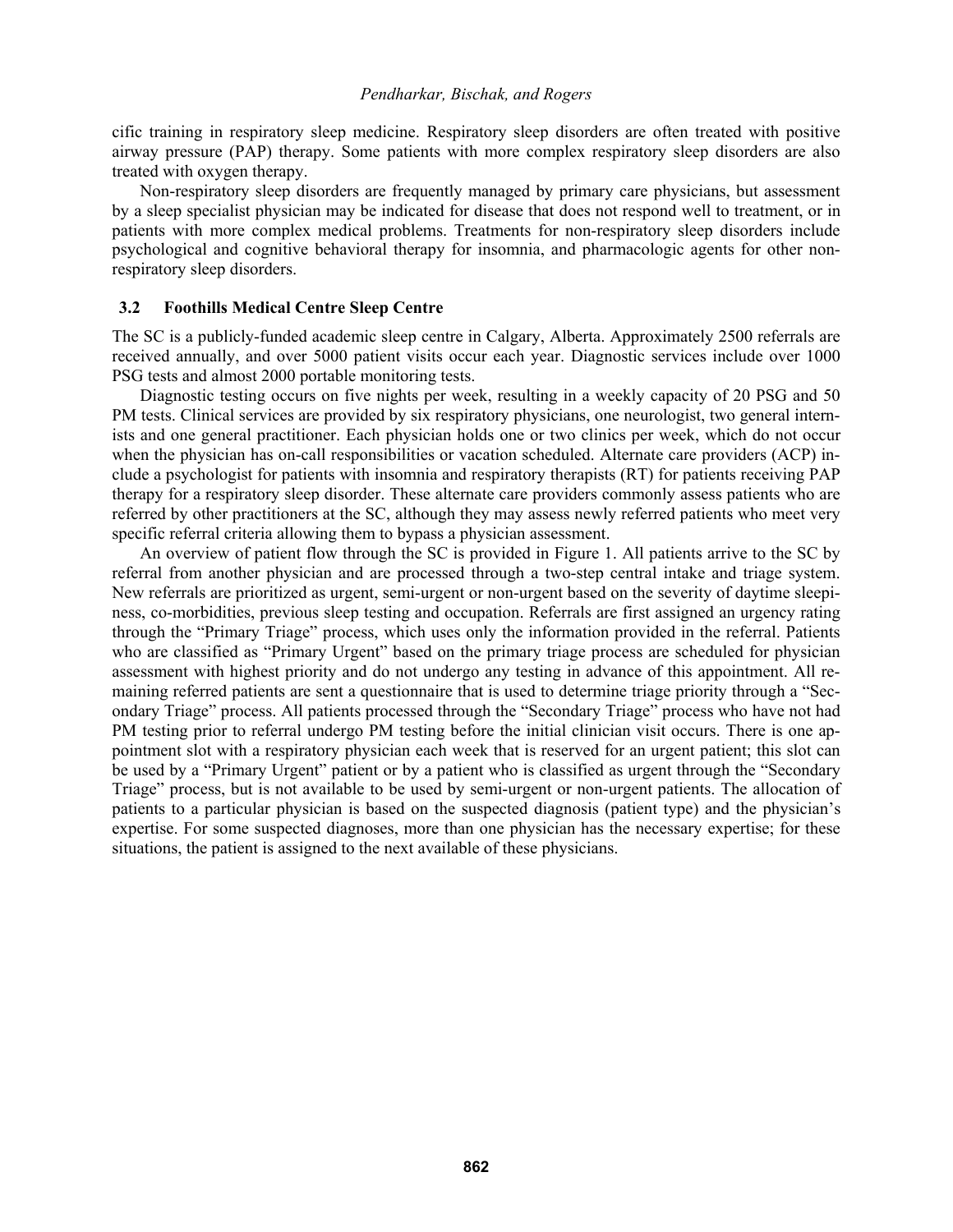

Figure 1: Overview of Patient Flow at the SC

Respirologists who do not practice sleep medicine at the SC are able to order portable monitoring without a referral for assessment. Polysomnography can only be ordered by sleep specialists who practice at the SC, although they may order and interpret PSG tests for certain non-sleep respirologists without a referral for specialist assessment. PSG tests are prioritized as high or normal urgency at the discretion of the ordering physician. Patients who are referred by their respirologist for PM or PSG testing without a referral for sleep specialist assessment do not undergo triage prioritization and usually leave the system after the requested sleep test is completed.

After the initial assessment by a physician or ACP, patient trajectories vary significantly depending on the presenting complaint and medical history. Many patients who were initially seen by a physician are referred to see an ACP for further management of their sleep disorder. Additionally, patients often undergo repeated PM testing or PSG testing to clarify the nature and severity of their sleep disorder. Other return visits include further visits for testing or clinical assessment as is deemed necessary by the clinical provider and patient. These visits are usually for discussion of a sleep test result, follow-up of the patient's response to treatment for a sleep disorder, or to explore new sleep problems or treatment difficul-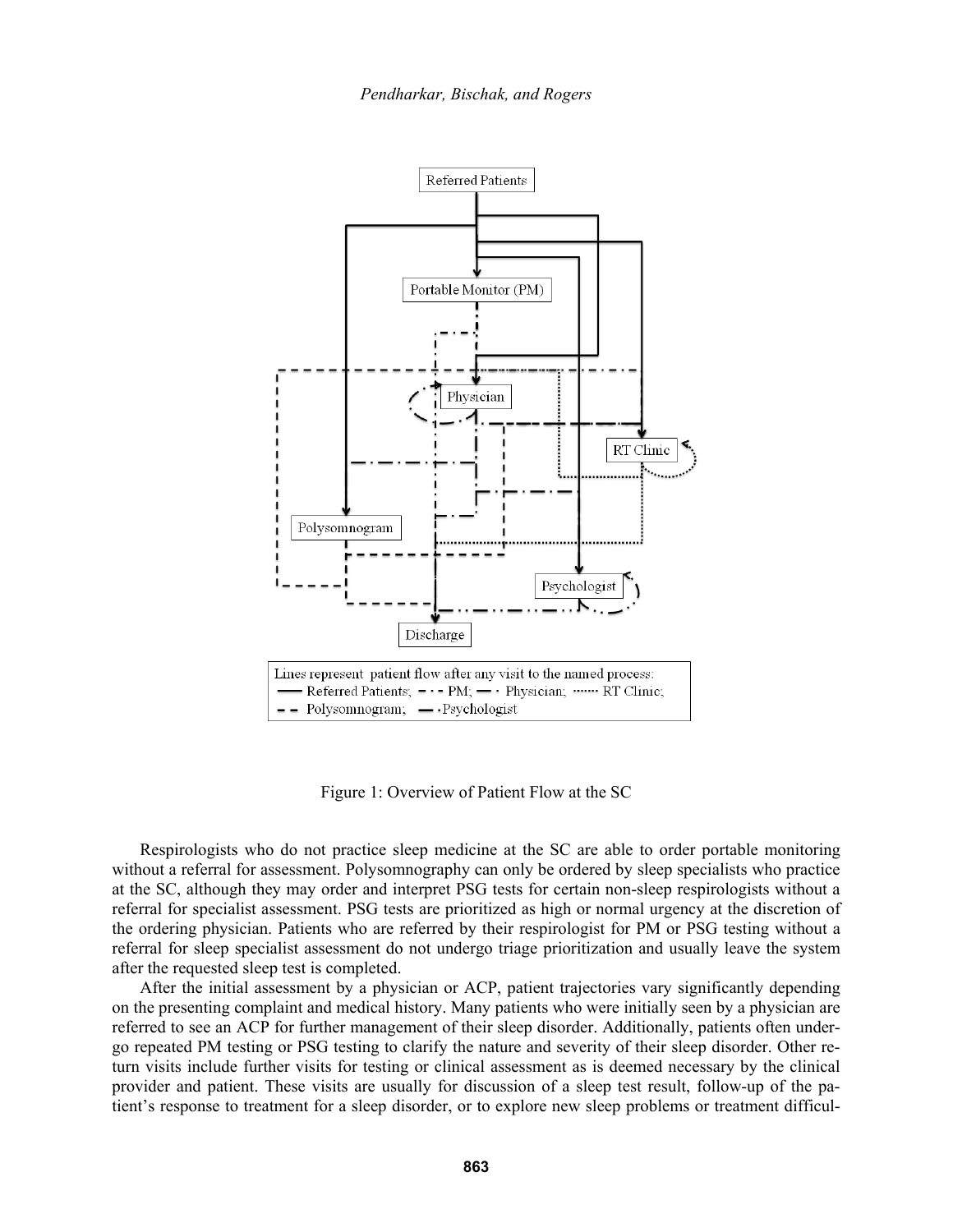ties experienced by the patient. Depending on the diagnosis, patients whose sleep problems have resolved with treatment are either discharged from the clinic or followed indefinitely.

### **3.3 System Data**

System data was obtained from computerized clinical databases and an electronic appointment scheduler. This data was used for preliminary system analysis and as input data for the DES model. Two types of input data were obtained from the computerized databases. First, patient clinical and visit data was obtained for a representative sample of 150 out of 1582 actual SC patients who were referred in 2007. The charts for these 150 patients were reviewed to obtain triage urgency, referral diagnosis and the results of sleep tests that accompanied the referral. All visit data and any data from testing performed at the SC was obtained from electronic databases. Final sleep diagnosis was not available in clinical databases or in the patient's chart; however, since the allocation of patients to a physician is primarily determined by triage information such as the referring diagnosis and urgency rating, it was deemed acceptable to continue without this information.

Second, system data such as physician availability for clinics and probabilities of cancelled or missed appointments were calculated using at least 20 months of historical data in 2008-10. This timeframe for data collection was judged to be appropriate as it was recent but also extended far enough in the past to provide longer term estimates of these variables. For data that was unavailable from these sources, simplifying assumptions and approximations were made in consultation with expert providers and managers at the SC. Examples included the number of days of advanced notice given by a patient when cancelling an appointment, and the desired follow-up interval for patients who were to return to clinic. For the former, the cancellation date was defined using a uniform distribution, whereas for the latter, the desired interval between visits was rounded down from the actual interval between visits, to the nearest of six weeks or one, two, three, six or twelve months.

## **3.4 Confirmation of Growing Queues at the Sleep Centre**

A preliminary data review was undertaken to provide some early insights into system performance. After discussion with SC managers, one important insight that arose from this analysis was the increase in queue lengths and waiting times that had occurred over time. Whereas patients who were referred to the Sleep Centre and classified as non-urgent waited approximately 12 months for initial assessment in 2007, the average delay had increased to 17 months by 2009. Over the same time period, the waiting time for an appointment with a respiratory therapist had increased from two weeks to 12 weeks for patients on PAP therapy. Once assessed by a physician, patients requiring non-urgent PSG testing experienced a delay of approximately 6 months. The delay for PSG testing had not changed from 2007-9. Clerical staff at the SC identified further increases in delays for patients who required a follow-up visit with a sleep physician after PSG testing. Waiting times for follow-up visits could not be measured using the existing system data, but the increasing delays were consistently noted by many staff and managers at the Sleep Centre. Thus, increasing delays were observed at two points in the patient flow pathway.

SC administrators believed that growing queues were due to inadequate capacity of both physicians and testing beds for in-laboratory polysomnography. To explore this assertion, utilization predictions were calculated for each diagnostic testing process, physician group and ACP type. Table 1 shows the resource utilization estimates, which were based on demand estimates for the input dataset of 150 patients and capacity estimates from the 2008-10 system data. These revealed estimates greater than one for two physician groups (obstructive sleep apnea (OSA)-only physician and respirologist) and for the PSG process. Additionally, utilization estimates for the psychologist and the respiratory therapists were over 0.90.

According to the SC administrators, the main source of system congestion had historically alternated between the respiratory physician and PSG process, depending on the number of respiratory physicians practicing at the SC. The OSA-only physician group, which was identified as the most highly utilized resource, had never been a major source of congestion. Furthermore, although the psychologist position was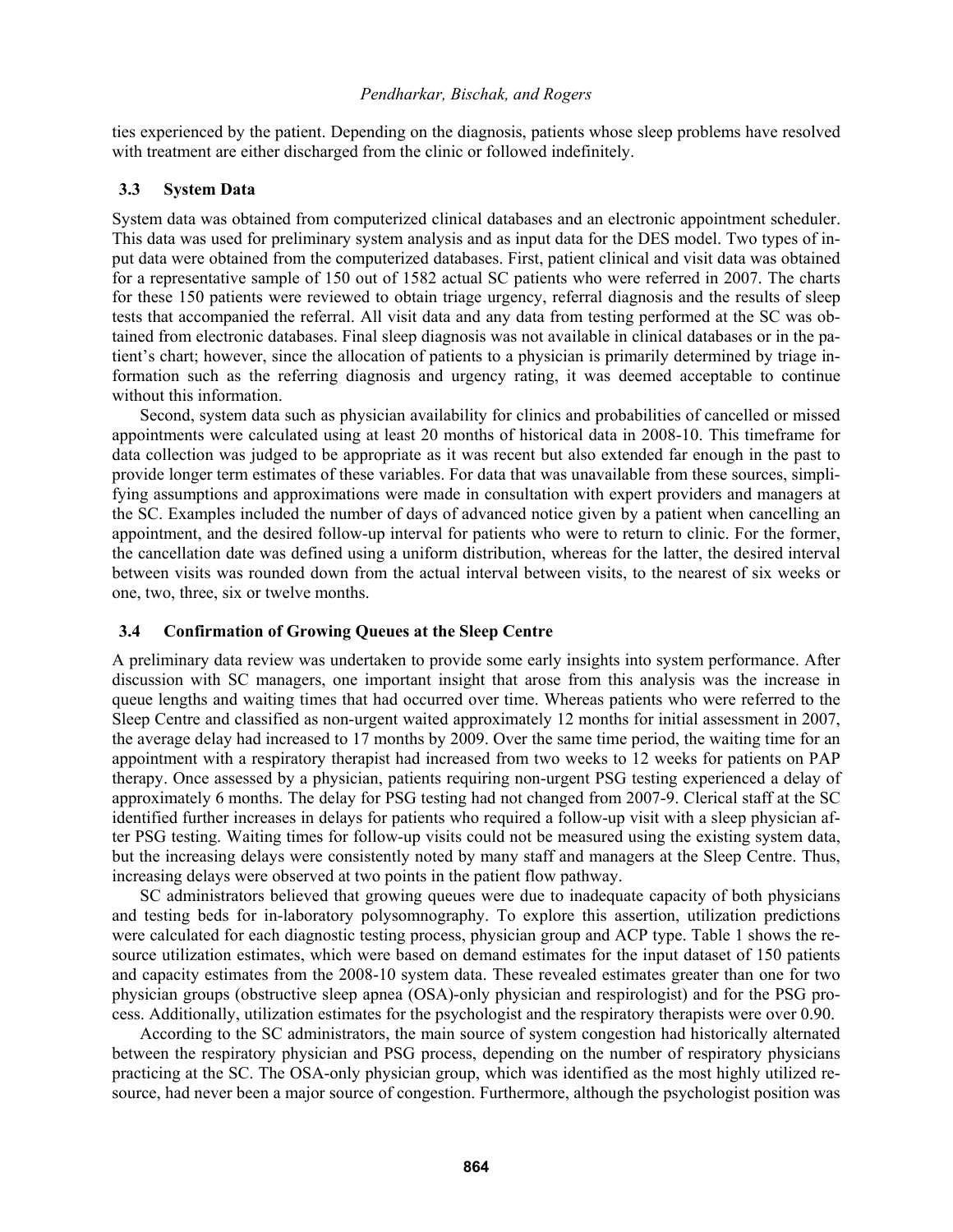relatively new, there were no problems identified with access to this provider despite a utilization estimate of 0.96. Thus, there were concerns that the utilization predictions might not accurately represent what had been observed at the SC. Further discussion with providers and managers at the SC revealed that this discrepancy was likely due to differences in the time periods for the demand and capacity estimates. Specifically, patients from the dataset were referred in 2007, at which time the respirologist and OSA-only physicians held more clinics and were thus more likely to see referred patients compared to 2008-10. Since patients always have follow-up visits with the same physician to whom they were initially assigned, the demand estimate would have remained disproportionately higher than the capacity estimate from 2008- 10. However, using 2007 data for physician clinics would also have been inappropriate, since many patients who were referred in 2007 would have waited at least one year to be assessed.

| <b>Resource</b>              | <b>Utilization</b> |
|------------------------------|--------------------|
| <b>Diagnostic Tests</b>      |                    |
| Portable Monitor             | 0.93               |
| Polysomnogram                | 1.14               |
| Provider                     |                    |
| <b>Respiratory Therapist</b> | 0.91               |
| Respirologist                | 1.27               |
| Neurologist                  | 0.50               |
| <b>OSA-only Physician</b>    | 1.59               |
| General Internist            | 0.88               |
| Psychologist                 | 0.96               |

|  |  | Table 1: Predicted Utilization |
|--|--|--------------------------------|
|--|--|--------------------------------|

## **4 MODEL DETAILS**

The DES model was constructed using the Arena version 13 (Rockwell Automation Technologies, Inc., Wexford PA) software package. This is the most commonly used DES platform at the University of Calgary.

Patients were represented as entities in the model, while test resources and clinical providers were modeled either explicitly as resources or as model variables representing resource availability. Based on historical data revealing a mean of approximately 51 referrals per week without any seasonal variation, arrivals were modeled using a Poisson random variable with a mean of 51 patients per week. Arriving patient entities were assigned clinical characteristics and visit requirements corresponding to a randomly selected patient from the dataset.

As patients flowed through the model, they entered submodels for each visit. Within a submodel, a patient underwent appointment scheduling using known scheduling rules, waited for the appointment and proceeded to have the scheduled visit. All cancellations and no-shows also occurred within the submodels. Once a patient entity completed a visit, the entity emerged from the relevant submodel and any relevant performance data pertaining to the visit was collected. The assigned visit trajectory was then evaluated to determine whether the patient should be routed through subsequent visits or discharged from the model.

Due to the complexity of certain scheduling procedures, simplifying assumptions were made when they were considered unlikely to have a significant effect on model performance. The DES model of the SC was verified using a number of established verification techniques (Law 2007), including: modular modeling, with isolated verification of each submodel before adding it to the larger model; variation of model input parameters such as arrival rates, patient entity characteristics and clinical pathways; interactive debugging of the model during a simulation replication; and review of a dashboard that presented model results during the simulation. Validation was performed through regular review of the input data,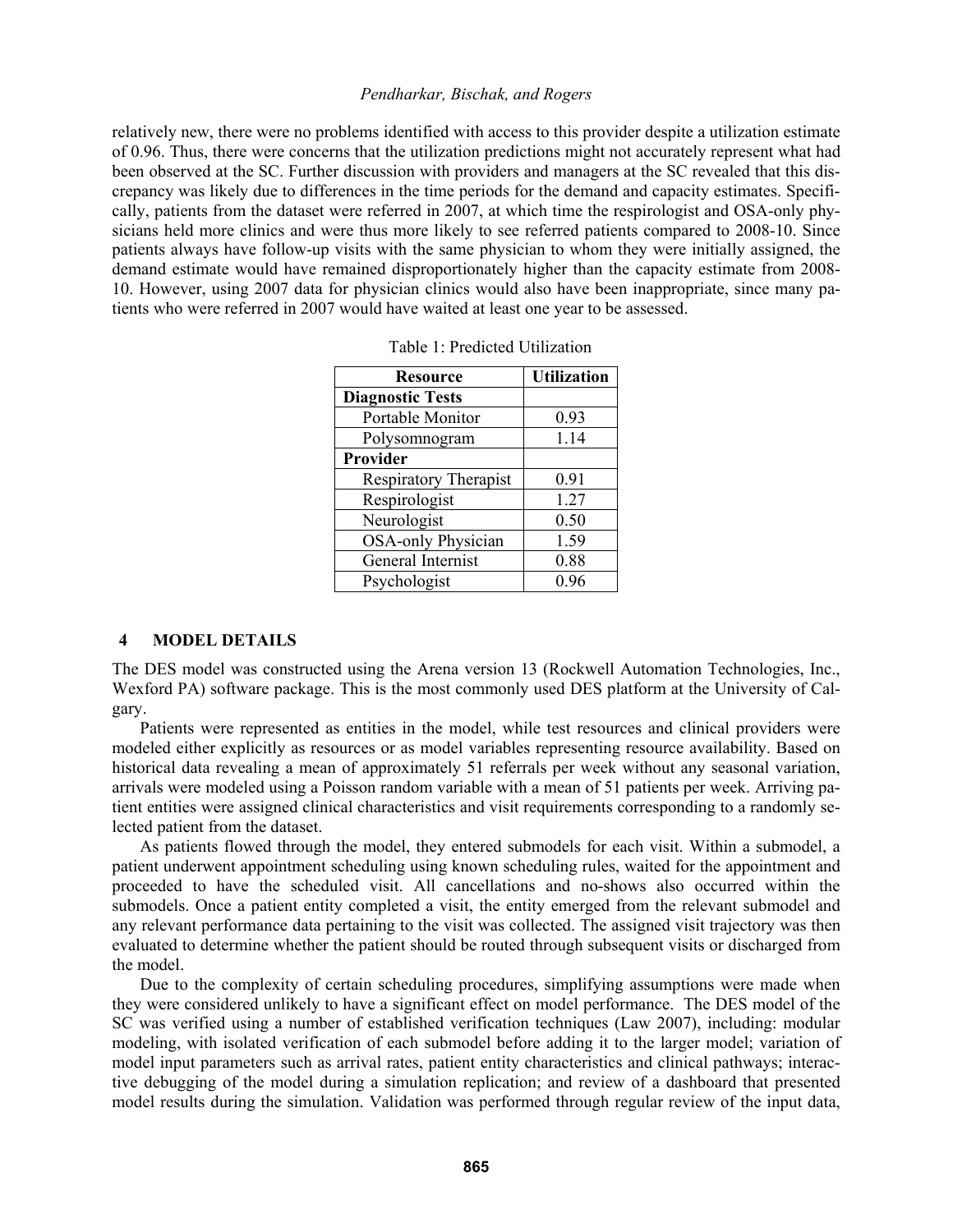conceptual and actual model, and model performance measures with a content expert panel of SC managers, physicians and staff.

One of the challenges in comparing system data from the SC to model results was the unavailability of accurate or complete system data for the performance measures selected for this analysis. This problem has been previously described (Sargent 2010). Although the database was modified to collect such data, the long delay between referral and assessment for most patients did not allow for this data to be used in the current study. We reviewed model results, and comparisons of these results to system data for the 150 patients in the input dataset, with the expert panel as a group and individually, and model outputs were thought to accurately reflect system performance.

The base case model was compared to a case in which prioritization by triage urgency was replaced by a 'first-in-first-served' queue policy for initial triage and for all resources. Additionally, while the system and base case model had a reserved slot on Wednesday for an urgent patient, this scenario did not have any reserved slots based on urgency. The scenario was called NoTriage. The DES model was also used to test other improvement strategies, which have been excluded from this discussion of methodologic issues.

# **5 CONSIDERATIONS FOR UNSTABLE SYSTEMS**

# **5.1 Warming Up the Model**

Although the system that was modeled did not reach a steady state, it was necessary to warm up the model in order to reduce, as far as possible, any initialization bias due to the model starting in an empty and idle state. By graphing the number of patients 'in-progress' (WIP) for the entire model and for each resource over 50 simulation runs of 10 years' duration, the WIP for two physician resources and for the overall model could be seen to increase linearly after an initial rapid increase, whereas a steady-state was achieved for all other resources. The WIP levels for the respirologist, neurologist and entire model were observed to increase linearly after an initial rapid increase. Thus, the warm-up period was defined as the point after which the number of patients within a process step reached a plateau or began to increase linearly. Since the processes reached a plateau or linear increase at different times during the simulation, the longest of these times (1500 days) was used as the warm-up period.

# **5.2 Selection of Performance Measures**

As already noted, the unstable nature of the system meant that outcome measures that assumed a steadystate condition, such as mean wait time or mean queue length, would be inappropriate. Instead, the analysis of performance had to be based on measures whose values were captured during a narrow interval of time, as well as the change seen in those measures over wider interval of time. We now describe the selection of the performance measures and these time intervals.

Discussions with SC administrators revealed that the most important point in a patient's visit trajectory is the initiation of treatment. Thus, the primary outcome measure chosen was the mean time taken for a new patient to flow through the system from referral to initiation of treatment ( $T_{\text{Teat}}$ ) for all patients initiating treatment during the last month of the simulation. Since specific treatments were not recorded in the clinic databases, treatment initiation was defined as one of the following:

- The first follow-up physician visit after an initial physician visit
- The first visit to an ACP (psychologist for insomnia or respiratory therapist for a respiratory sleep disorder).

Two other outcomes were of interest, and were also measured for patients reaching the outcome in the last simulated month: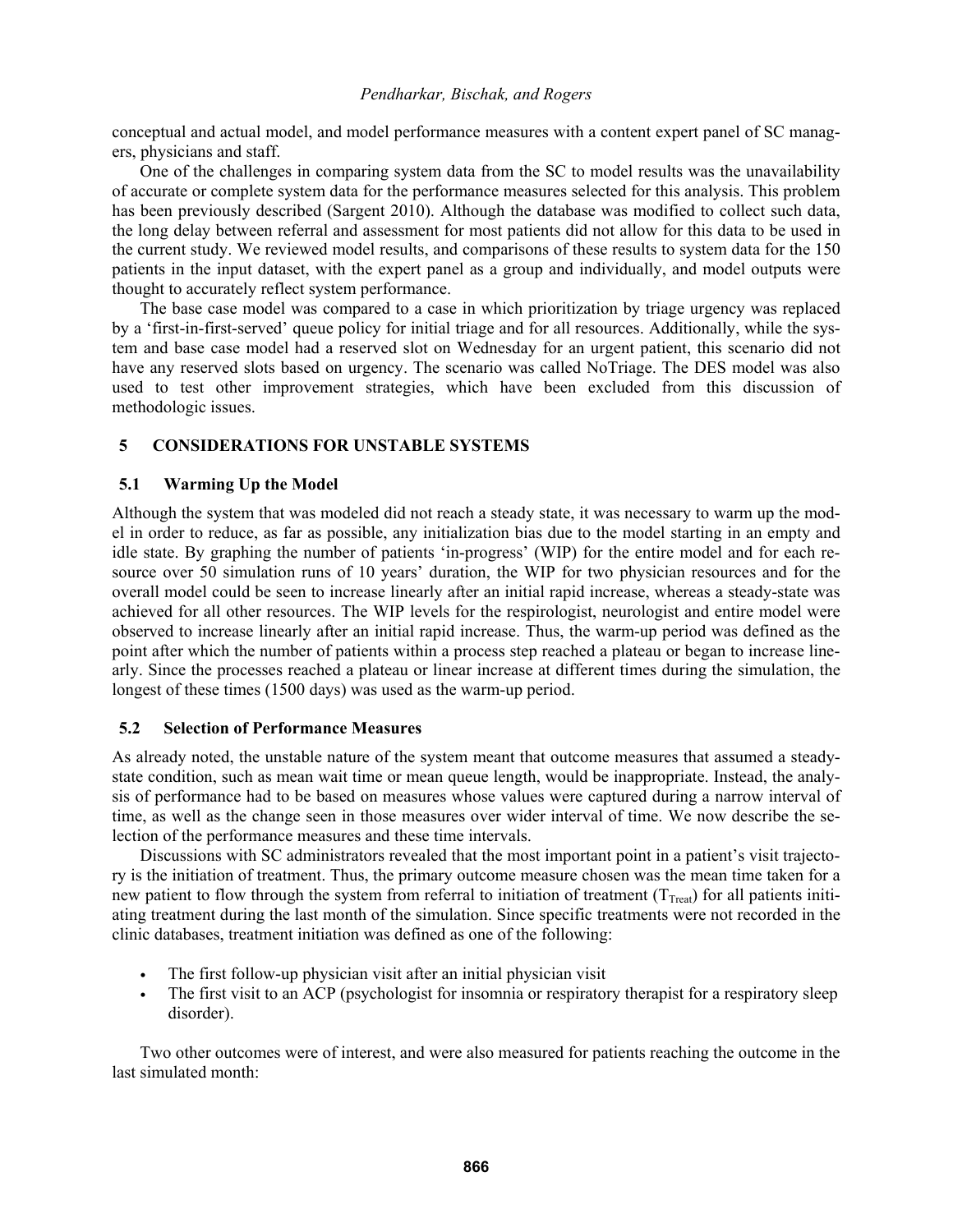- The time to initial physician visit for all patients  $(T<sub>Initial</sub>)$
- The time to polysomnogram testing for those that required it  $(T_{PSG})$

As historical data demonstrated that most non-urgent patients flowed through the system within one to two years, a replication length (after warm-up) of three years was selected. In addition to measuring the outcomes for patients reaching the outcome during the last month of a replication, the change in each of these performance measures between the first and last months of the three-year period was also measured as an estimate of the rate at which the system's performance was worsening over time.

The decision to measure  $T_{\text{Total}}$ ,  $T_{\text{Initial}}$  and  $T_{PSG}$  in the last simulated month to describe the predicted performance of the SC after three years was well received by the SC managers and clinicians, who were interested in what the system would look like in absolute rather than relative terms. For this type of measurement, it was important that all model results could be compared to the system in both its current state and its predicted state if no system changes were made over three years. Thus, the same warm-up conditions were used for each scenario, with any configuration changes occurring after the warm-up was completed. Furthermore, during model validation it was demonstrated that model performance in the first simulated month was similar to the actual system, thereby making any changes in performance under each scenario suggestive of how the system would change in the future.

#### **5.3 Identification of Bottlenecks and Alternative System Configurations**

Due to concerns regarding the accuracy of the utilization estimates, other means of identifying sources of congestion were explored. For each resource, the total WIP during the simulation run was measured. This measure was observed to increase over time for the respirologist and neurologist processes.

As shown in Table 1, the utilization estimate for the polysomnogram resource suggested that it also had insufficient capacity to meet demand. However, there was no time-dependent increase in WIP for the PSG process, suggesting that either the utilization estimate was inaccurate or that the resource constraint at the PSG process was masked by congestion at another constrained resource, upstream of this process.

#### **6 MODEL RESULTS AND DISCUSSION**

Tables 2 and 3 show the simulation results for  $T_{\text{Treat}}$ ,  $T_{\text{Initial}}$ , and  $T_{PSG}$  in the last simulated month for the BaseCase and NoTriage scenarios, for all patients and urgent patients, respectively. The absolute and percentage change in the values of  $T_{\text{Treat}}$  and  $T_{\text{Initial}}$  over the three-year simulation period are reported for all patients in Table 4 and for urgent patients in Table 5. For each scenario, we report the average value obtained across replications along with a 99% confidence interval for the true mean value. The columns labeled "Difference" show the results of two-sample t-tests with 99% confidence intervals.

As seen in Table 2, the average time to the initiation of treatment in the base case scenario in the last simulated month was 273 days. The average time that a patient waited for an initial physician visit was 260 days, and the average time to obtain a polysomnogram was 83 days. Removing the prioritization by triage category did not significantly change  $T_{\text{Teat}}$ , but it increased the average initial time required for a patient to see a physician to 272 days (although this increase was statistically insignificant). Conversely, the mean time to obtain an initial polysomnogram was reduced to 62 days by removing triage. The combination of the reduction in  $T_{PSG}$  and the trending increase in  $T_{Initial}$  in the NoTriage scenario confirmed the SC administrators' suspicion of "shifting bottlenecks" between the respirologist and PSG processes. It also confirmed that the utilization calculation was correct in demonstrating the constraint on the polysomnography resource, and that the lack of increase in WIP for the PSG process in the model was due to a masked bottleneck that was exposed when the constraint on respirologist capacity was relieved. The phenomenon of bottleneck servers demonstrating lower than expected utilization due to upstream congestion has been described previously (Wieland et al. 2003).

Table 3 demonstrates that  $T_{\text{Treat}}$  and  $T_{\text{Initial}}$  increased significantly for urgent patients in the NoTriage scenario. Since there was a large number of urgent patients in the patient sample that was used as input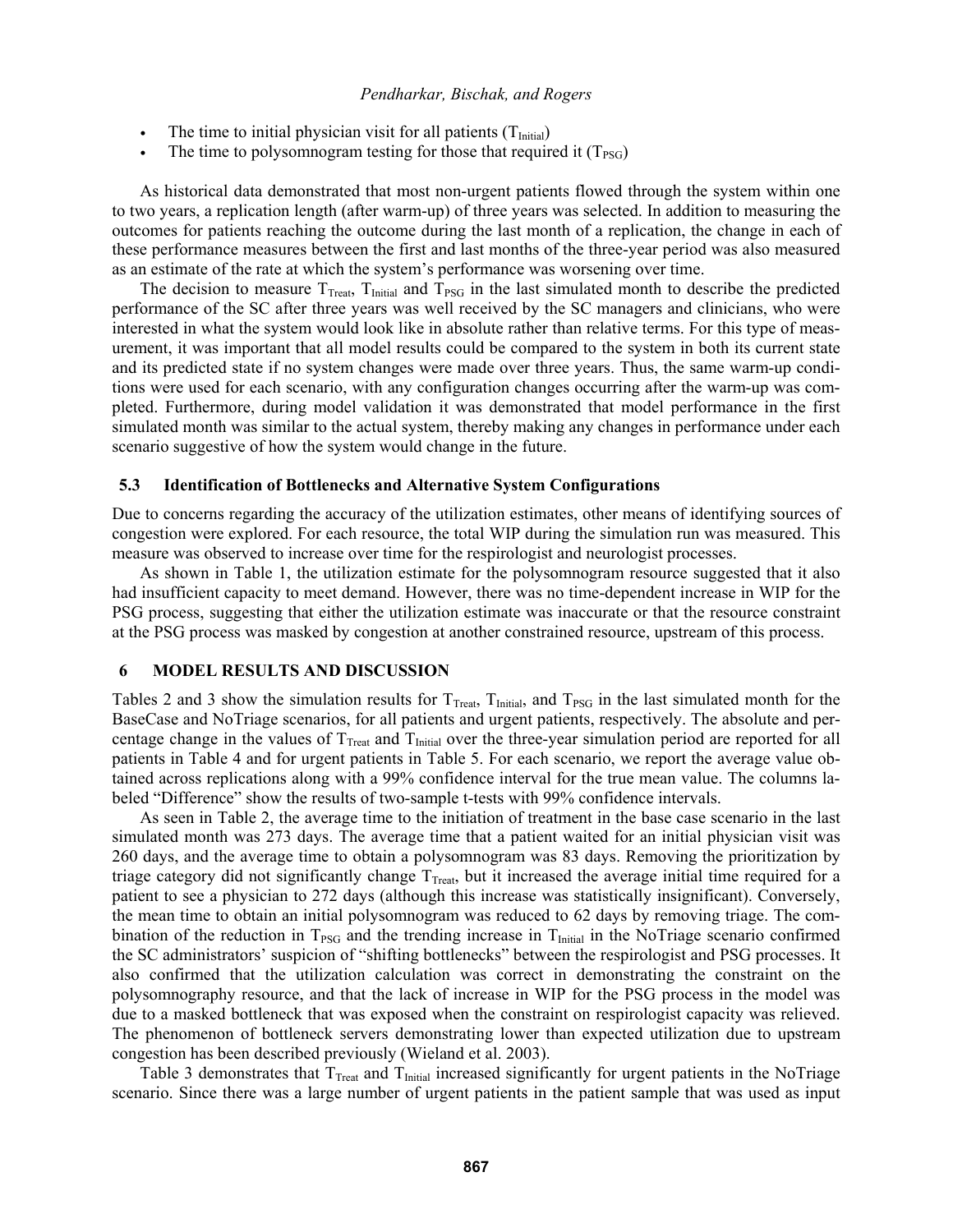data for patient arrivals, the overall increase in  $T<sub>Initial</sub>$  when prioritization by triage urgency was removed was likely related to the increase in T<sub>Initial</sub> for urgent patients. Specifically, most urgent patients can only be assessed by a respiratory physician due to the complexity of their condition. In contrast, non-urgent patients can often be assessed by one of a number of physicians. Thus, the removal of prioritization by triage urgency significantly worsened  $T<sub>Initial</sub>$  for a large number of patients that would have been classified as urgent and who were required to visit the most constrained physician type. These patients waited in the queue to see a respiratory physician, but were no longer prioritized by their urgency category, nor were they able to access reserved slots. In contrast, non-urgent patients were able to see the next available of a number of physicians, resulting in no significant change in the time to initial physician visit for nonurgent patients.

As is shown in Table 4, in the base case scenario both the average time to initiation of treatment and the average time to see a physician increased over time, by 72 and 83 days on average, respectively, representing significant increases of 37% and 47%. Under the NoTriage scenario, these measures increased to 43% and 55%. This result is not surprising, as is seen in Table 5, since urgent patients experienced disproportionately longer delays under the NoTriage scenario due to the requirement to see a respiratory physician. Since the respiratory physician was the primary bottleneck, model performance worsened more quickly over the three-year simulation period when the triage process was removed, compared to the BaseCase scenario in which urgent patients were of higher priority and in which there were reserved appointment slots for urgent patients.

Table 2: Simulation results (in days) for all patients reaching outcomes in the last simulated month (mean and 99% confidence interval)

| <b>Outcome</b>       | <b>BaseCase</b> | <b>NoTriage</b> | <b>Difference</b> |
|----------------------|-----------------|-----------------|-------------------|
| $T_{\text{Test}}$    | 273 (262,284)   | 274 (265,283)   | $1(-13,15)$       |
| $T_{\text{Initial}}$ | 260 (244,276)   | 272 (263,281)   | $12(-7,31)$       |
| $T_{PSG}$            | 83 (76,90)      | 62(55,69)       | $-21(-31,-11)$    |

Table 3: Simulation results (in days) for urgent patients reaching outcomes in the last simulated month (mean and 99% confidence interval)

| <b>Outcome</b>     | <b>BaseCase</b> | <b>NoTriage</b> | <b>Difference</b> |
|--------------------|-----------------|-----------------|-------------------|
| $T_{\text{Treat}}$ | 227 (218,235)   | 339 (326,352)   | 112 (97.127)      |
| I Initial          | 150 (147.154)   | 282 (272,291)   | 132 (122,142)     |

Table 4: Absolute (in days) and percentage change in  $T_{\text{Total}}$  and  $T_{\text{Initial}}$  over 3-year simulation period for all patients (mean and 99% confidence interval)

| <b>Outcome</b>                       | <b>BaseCase</b> | <b>NoTriage</b> | <b>Difference</b> |
|--------------------------------------|-----------------|-----------------|-------------------|
| $T_{\text{Treat}}$ (Absolute Change) | 72 (60,84)      | 82 (71,92)      | $10(-7,26)$       |
| $T_{\text{Treat}}$ (% Change)        | 37(30,43)       | 43 (37,50)      | 7(1,12)           |
| <b>T</b> Initial (Absolute Change)   | 83 (66,100)     | 96 (85,106)     | $13(-7,33)$       |
| $TInitial$ (% Change)                | 47 (37,57)      | 55 (48,62)      | 8(0,16)           |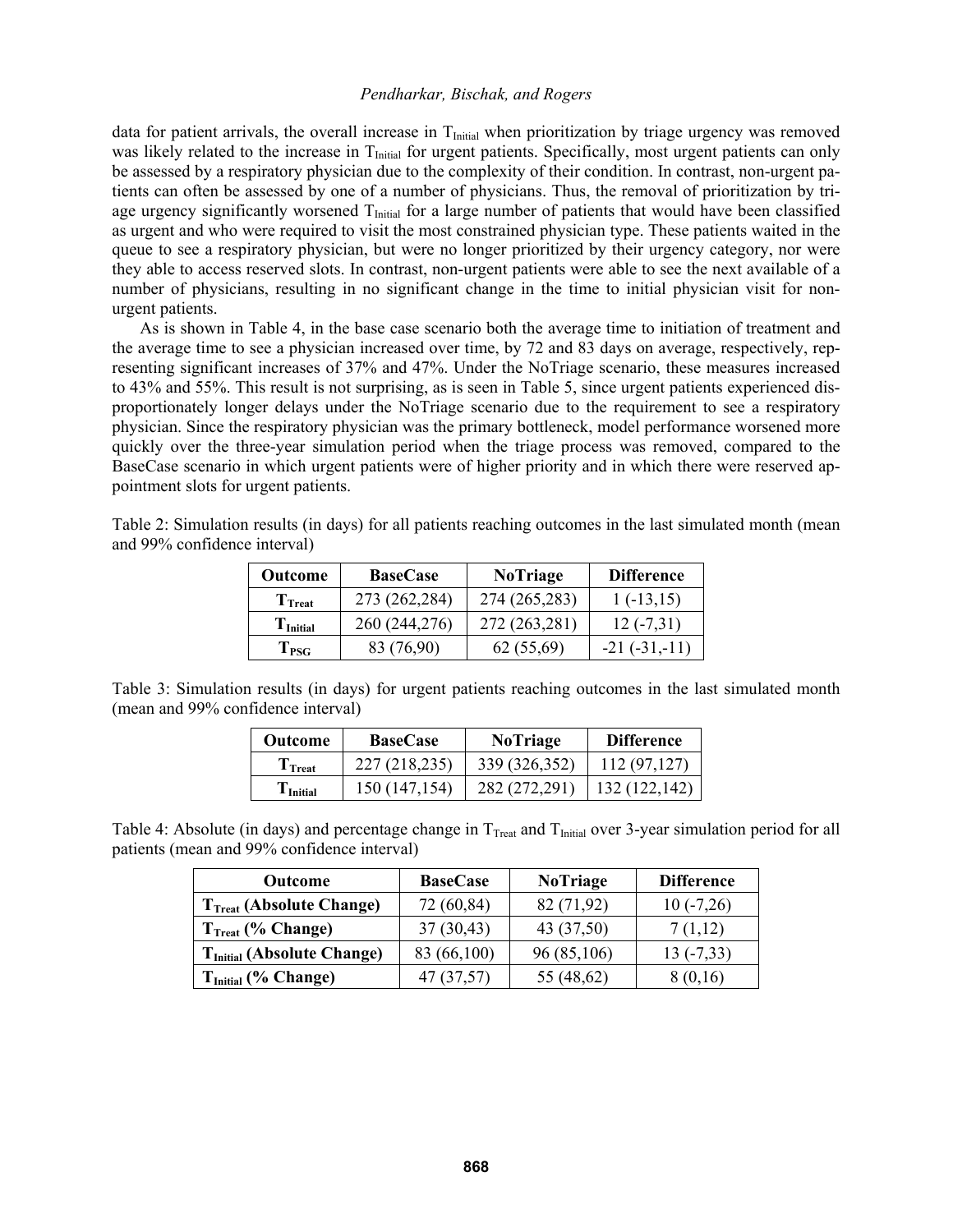| <b>Outcome</b>                       | <b>BaseCase</b> | <b>NoTriage</b> | <b>Difference</b> |
|--------------------------------------|-----------------|-----------------|-------------------|
| $T_{\text{Treat}}$ (Absolute Change) | 28 (18,38)      | 138 (125,152)   | 111 (94,127)      |
| $TTreat$ (% Change)                  | 15(11,18)       | 70 (64,76)      | 55 $(50,61)$      |
| <b>T</b> Initial (Absolute Change)   | 17(12, 23)      | 148 (138,158)   | 131 (119,143)     |
| $TInitial$ (% Change)                | 14(10,17)       | 112 (105,119)   | 98 (92,105)       |

Table 5: Absolute (in days) and percentage change in  $T_{\text{Treat}}$  and  $T_{\text{Initial}}$  over 3-year simulation period for urgent patients (mean and 99% confidence interval)

Since the performance of the system was worsening over time due to insufficient capacity, traditional steady-state measures such as mean queue length or the average time taken for a patient to flow through the system would have been inappropriate. By using performance measures that included the time of measurement or the rate of change over a period of time, meaningful comparisons could be made between scenarios. The rate of change of a performance measure (after warm-up) demonstrated how the system would be expected to change over time under each condition.

# **7 CONCLUSION**

The combination of budget cuts and increasing demands on a limited pool of healthcare resources have left many healthcare systems with insufficient capacity to meet these demands. Such constraints lead to delays that grow over time, causing consternation among healthcare professionals, administrators and most importantly, patients. While DES has been used to improve flow through healthcare systems, the focus has remained on steady-state analyses. Traditional steady-state performance measures are inappropriate for the analysis of unstable systems, in which performance is worsening over time.

There is a need to identify other ways of measuring the performance of unstable systems. We have demonstrated one approach, which involved the selection of performance measures that depend on the time that they are measured, or are measured as a rate of change over time. This type of analysis allowed for alternative scenarios to be compared despite the presence of a number of constrained resources and increasing delays for care.

We have also discussed our approach to other challenges related to the analysis of an unstable system. First, the determination of an appropriate warm-up period in the DES model was still important, given that the SC did not begin in an empty and idle state. Second, bottlenecks could not be identified easily, given that long-term utilization predictions may not have accurately reflected the system constraints over time.

We propose that further consideration be given to the analysis of unstable healthcare systems. While we have demonstrated one approach, there are certainly others that merit consideration for this challenging problem. Additionally, future research could expand on the current work by addressing related issues that also cannot be resolved using traditional steady-state performance measurement, such as the identification of shifting or masked bottlenecks when multiple resources are constrained. As healthcare institutions increasingly look to simulation methodologies to address their problems with access, it will be critical that modelers have experience with systems that have insufficient capacity.

# **ACKNOWLEDGMENTS**

The authors would like to acknowledge the staff at the Foothills Medical Centre Sleep Centre, for their assistance with data collection. This work was supported by the Alberta Heritage Foundation for Medical Research, the Health Quality Council of Alberta, and the Western Regional Training Centre.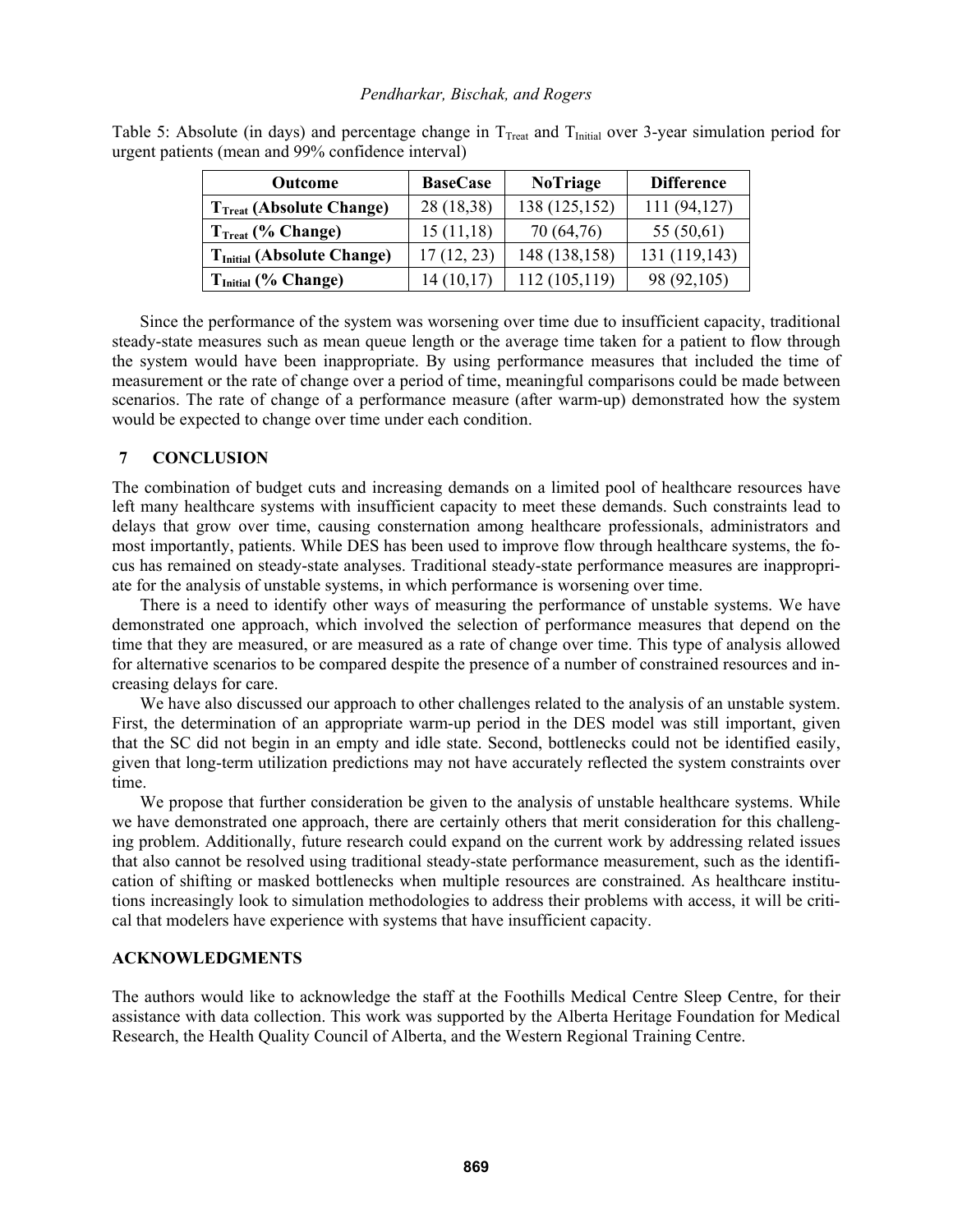### **REFERENCES**

- Antic, N. A., C. Buchan, A. Esterman, M. Hensley, M. T. Naughton, S. Rowland, B. Williamson, S. Windler, S. Eckermann and R. D. McEvoy. 2009. "A randomized controlled trial of nurse-led care for symptomatic moderate-severe obstructive sleep apnea." *Am J Respir Crit Care Med* 179:501-508.
- Barratt, H., M. Wilson, F. Moore and R. Raine. 2010. "The implications of the NICE guidelines on neurosurgical management for all severe head injuries: systematic review." *Emerg Med J* 27:173- 178.
- Brandão, R. M. and A. M. O. Porta Nova. 2003. "Non-stationary queue simulation analysis using time series." In *Proceedings of the 2003 Winter Simulation Conference*, Edited by S. Chick, P. J. Sánchez, D. Ferrin, and D. J. Morrice, 408-413. Piscataway, New Jersey: Institute of Electrical and Electronics Engineers, Inc.
- Edward, G. M., S. F. Das, S. G. Elkhuizen, P. J. M. Bakker, J. A. M. Hontelez, M. W. Hollmann, B. Preckel and L. C. Lemaire. 2008. "Simulation to analyse planning difficulties at the preoperative assessment clinic." *Br J Anaesth* 100:195-202.
- Elkhuizen, S. G., S. F. Das, P. J. M. Bakker and J. A. M. Hontelez. 2007. "Using computer simulation to reduce access time for outpatient departments." *Qual Saf Health Care* 16:382-386.
- Flemons, W. W., N. J. Douglas, S. T. Kuna, D. O. Rodenstein and J. Wheatley. 2004. "Access to diagnosis and treatment of patients with suspected sleep apnea." *Am J Respir Crit Care Med* 169:668-672.
- Hathout, L., T. Tenbergen, E. Giannouli, H. Clark and D. Roberts. 2011. "Applying systems engineering to create a population centred sleep disorders program." In *Proceedings of the 2011 International Conference on Industrial Engineering and Operations Management*, 939-944. Kuala Lumpur, Malaysia, IEOM Research Solutions Pty Ltd.
- Kaczynski, W. H., L. M. Leemis and J. H. Drew. 2012. "Transient queueing analysis." *INFORMS Journal on Computing* 24:10-28.
- Klassen, K. J. and T. R. Rohleder. 1996. "Scheduling outpatient appointments in a dynamic environment." *J Oper Manag* 14:83-101.
- Klassen, K. J. and T. R. Rohleder. 2004. "Outpatient appointment scheduling with urgent clients in a dynamic, multi-period environment." *Int J Serv Ind Manag* 15:167-186.
- Law, A. M. 2007. *Simulation Modeling and Analysis*. 4<sup>th</sup> ed. Boston: McGraw-Hill, Inc.
- Morin, C. M., M. LeBlanc, M. Daley, J. P. Gregoire and C. Merette. 2006. "Epidemiology of insomnia: prevalence, self-help treatments, consultations, and determinants of help-seeking behaviors." *Sleep Med* 7:123-130.
- Mulgrew, A. T., N. Fox, N. T. Ayas and C. F. Ryan. 2007. "Diagnosis and initial management of obstructive sleep apnea without polysomnography: a randomized validation study." *Ann Intern Med* 146:157-166.
- Nazzal, D., A. Johnson, H. J. Carlo and J. A. Jimenez. 2008. "An analytical model for conveyor based AMHS in semiconductor wafer fabs." In *Proceedings of the 2008 Winter Simulation Conference*, Edited by S. J. Mason, R. R. Hill, L. Mönch, O. Rose, T. Jefferson, and J. W. Fowler, 2148-2155. Piscataway, New Jersey: Institute of Electrical and Electronics Engineers, Inc.
- Pendharkar, S. R. 2011. "Improving Patient Access: Using Computer Simulation to Increase the Operational Efficiency of an Academic Sleep Centre." M.Sc. thesis, Department of Community Health Sciences, University of Calgary, Calgary, Alberta. http://dspace.ucalgary.ca/bitstream/1880/48730/1/2011\_Pendharkar\_MSc.pdf
- Rohleder, T. R., D. P. Bischak and L. B. Baskin. 2007. "Modeling patient service centers with simulation and system dynamics." *Health Care Manag Sci* 10:1-12.
- Santibáñez, P., V. Chow, J. French, M. Puterman and S. Tyldesley. 2009. "Reducing patient wait times and improving resource utilization at British Columbia Cancer Agency's ambulatory care unit through simulation." *Health Care Manag Sci* 12:392-407.